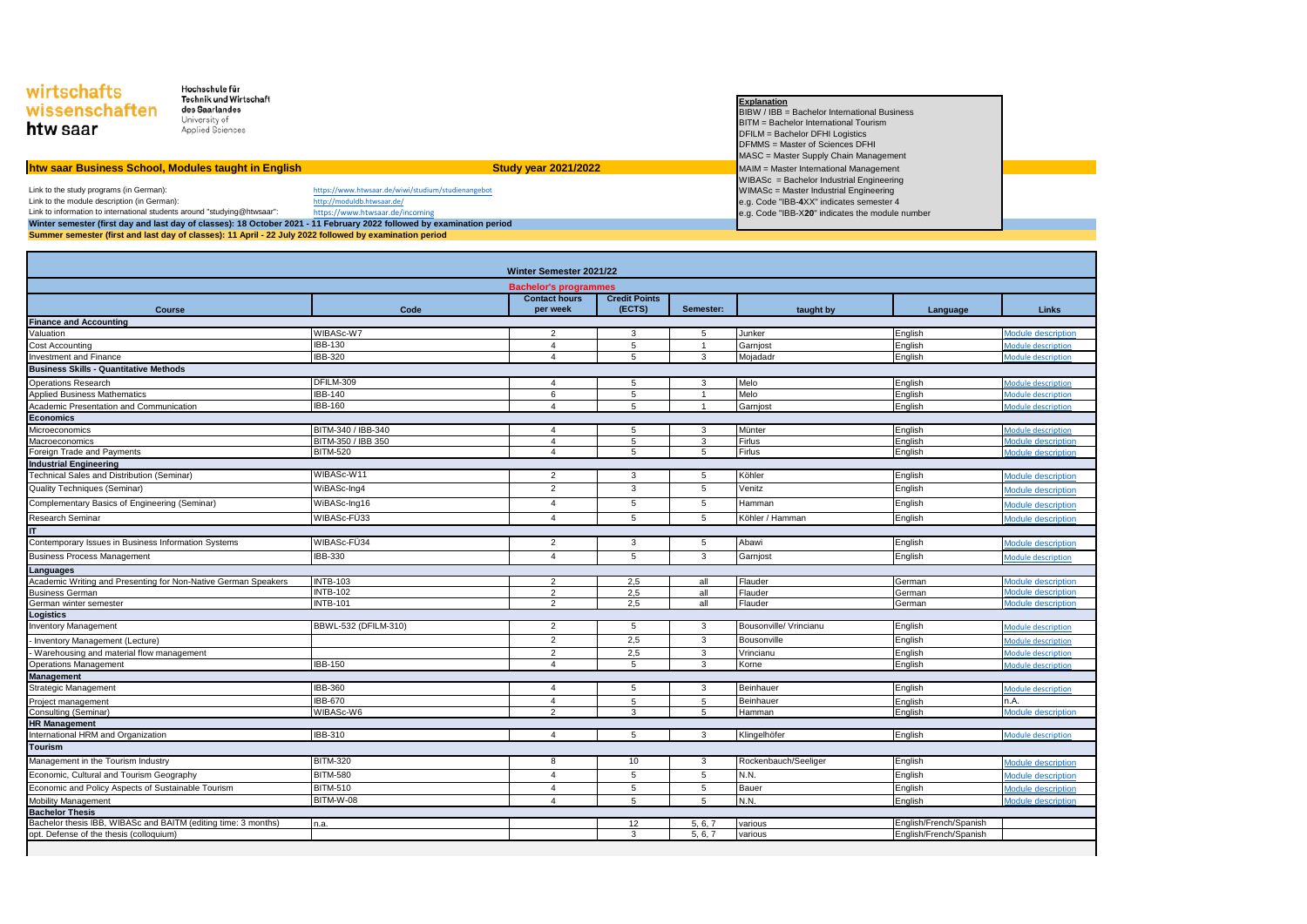| Winter Semester 2021/22                                                                   |                                    |                                           |                                |                                  |                                         |                    |                                                        |  |  |
|-------------------------------------------------------------------------------------------|------------------------------------|-------------------------------------------|--------------------------------|----------------------------------|-----------------------------------------|--------------------|--------------------------------------------------------|--|--|
| <b>Master's programmes</b>                                                                |                                    |                                           |                                |                                  |                                         |                    |                                                        |  |  |
| Course                                                                                    | Code                               | <b>Contact hours</b><br>per week          | <b>Credit Points</b><br>(ECTS) | Semester:                        | taught by                               | Language           | <b>Links</b>                                           |  |  |
| <b>INTERNATIONAL MANAGEMENT</b>                                                           |                                    |                                           |                                |                                  |                                         |                    |                                                        |  |  |
| nternational Strategic Management<br>International Accounting and Taxation                | <b>MAIM-113</b><br><b>MAIM-122</b> | $\overline{4}$<br>$\overline{4}$          | 6<br>6                         |                                  | Jensen / Beinhauer<br>Pilhofer/Freichel | English<br>English | Module description<br>Module description               |  |  |
| nternational Human Resources and Cultural Diversity                                       | <b>MAIM-133</b>                    | $\overline{2}$                            | $\mathbf{3}$                   | $\mathbf{1}$                     | Garnjost/Jensen                         | English            | <b>Module description</b>                              |  |  |
| Sustainable Leading and Reporting                                                         | <b>MAIM-144</b>                    | $\overline{4}$                            | $6\overline{6}$                |                                  | Mojadadr                                | English            |                                                        |  |  |
| Quantitative Methods                                                                      | <b>MAIM-152</b>                    | $\Delta$                                  | 6                              |                                  | Melo                                    | English            | <b>Module description</b><br>Module description        |  |  |
| <b>SUPPLY CHAIN MANAGEMENT</b>                                                            |                                    |                                           |                                |                                  |                                         |                    |                                                        |  |  |
| nternational Supply Management                                                            | MASCM-220                          | $\overline{4}$                            | 6                              | $\overline{2}$                   | Korne                                   | English            | Module description                                     |  |  |
| Supply Chain Planning                                                                     | MASCM-210                          | $\overline{4}$                            | 6                              | $\overline{c}$                   | Bousonville / Steinhaus                 | English            | Module description                                     |  |  |
| <b>Advanced Operations Research</b>                                                       | MASCM-240                          | $\overline{4}$                            | 6                              | 2                                | Melo                                    | English            | Module description                                     |  |  |
| <b>MANAGEMENT SCIENCES</b>                                                                | DFMMS-102                          | 2                                         | $\mathbf{3}$                   | $\mathbf{1}$                     | Jensen                                  | English            | <b>Module description</b>                              |  |  |
| International Human Resource Management                                                   |                                    |                                           |                                |                                  |                                         |                    |                                                        |  |  |
| LANGUAGES<br>German winter semester                                                       | <b>INTM-101</b>                    | $\overline{2}$                            | $\overline{3}$                 |                                  | Flauder                                 |                    | Module description                                     |  |  |
| Academic Writing and Presenting for Non-native German Speakers                            | <b>INTM-103</b>                    | $\overline{2}$                            | 3                              |                                  | Flauder                                 | German<br>German   | Module description                                     |  |  |
| <b>Business German</b>                                                                    | <b>INTM-102</b>                    | $\mathcal{L}$                             | $\overline{3}$                 |                                  | Flauder                                 | German             | <b>Module description</b>                              |  |  |
| <b>MASTER Thesis</b>                                                                      |                                    |                                           |                                |                                  |                                         |                    |                                                        |  |  |
| Master thesis MASCM (editing time: 20 weeks), MAIM (editing time: 16                      | MASCM-310, MAIM-431                |                                           | 22                             | 3                                | various                                 | English            |                                                        |  |  |
| weeks)                                                                                    |                                    |                                           |                                |                                  |                                         |                    |                                                        |  |  |
| opt. Defense of the thesis (colloquium)                                                   | MASCM-320, MAIM-410                |                                           | $\mathbf{3}$                   | 3                                | various                                 | English            |                                                        |  |  |
|                                                                                           |                                    |                                           |                                |                                  |                                         |                    |                                                        |  |  |
|                                                                                           |                                    | <b>Summer semester 2022</b>               |                                |                                  |                                         |                    |                                                        |  |  |
|                                                                                           |                                    | Bachelor's programme                      |                                |                                  |                                         |                    |                                                        |  |  |
|                                                                                           |                                    |                                           |                                |                                  |                                         |                    |                                                        |  |  |
|                                                                                           |                                    | <b>Contact hours</b>                      | <b>Credit Points</b>           |                                  |                                         |                    |                                                        |  |  |
| <b>Course</b>                                                                             | Code                               | per week                                  | (ECTS)                         | Semester:                        | taught by                               | Language           | Links                                                  |  |  |
| <b>Accounting</b><br>International Financial Reporting                                    | IBB-431                            | $\overline{4}$                            | 5                              | 4                                | Mojadadr                                | English            | <b>Module description</b>                              |  |  |
| International Taxation                                                                    | IBB-432                            | $\overline{4}$                            | 5                              | $\overline{4}$                   | Freichel                                | English            | Module description                                     |  |  |
|                                                                                           |                                    | $\overline{4}$                            |                                | $\overline{4}$                   |                                         |                    |                                                        |  |  |
| Seminar Contemporary Issues in Financial Management (Seminar)                             | <b>IBB-433</b>                     | $\overline{4}$                            | $\sqrt{5}$<br>5                | $\overline{2}$                   | Mojadadr                                | English            | Module description                                     |  |  |
| <b>Financial Analysis</b>                                                                 | IBB-210                            |                                           |                                |                                  | Mojadadr                                | English            | <b>Module description</b>                              |  |  |
| <b>Business skills - Quantitative methods</b><br>Intercultural Competence                 | BITM-430 = IBB-410                 | $\overline{4}$                            | 5                              | $\overline{4}$                   | Garnjost/Heuwinkel/Jensen               |                    |                                                        |  |  |
|                                                                                           |                                    |                                           |                                |                                  |                                         | English            | Module description                                     |  |  |
| Academic Reading and Writing                                                              | <b>IBB-260</b>                     | $\overline{4}$                            | $\,$ 5 $\,$                    | $\overline{2}$                   | Garnjost                                | English            | Module description                                     |  |  |
| Data Literacy                                                                             | <b>IBB-220</b>                     | $\overline{4}$                            | $\overline{5}$                 | $\overline{4}$                   | Garnjost                                | English            | Module description                                     |  |  |
| <b>Business Statistics</b>                                                                | IBB-230                            | $\overline{4}$                            | 5                              | $\overline{2}$                   | Melo                                    | English            | Module description                                     |  |  |
| <b>Economics</b>                                                                          |                                    |                                           |                                |                                  |                                         |                    |                                                        |  |  |
| Macroeconomics                                                                            | <b>DFIM-407</b>                    | $\overline{4}$                            | $5\phantom{.0}$                | $\overline{4}$                   | Firlus                                  | English            | Module description                                     |  |  |
| Foreign Trade and Payments                                                                | <b>BIBW-610</b>                    | $\overline{4}$<br>$\overline{4}$          | $\sqrt{5}$                     | 6<br>$\overline{4}$              | Firlus                                  | English            | Module description                                     |  |  |
| <b>International Economics</b>                                                            | <b>IBB-460</b>                     |                                           | 5                              |                                  | Firlus                                  | English            | <b>Module description</b>                              |  |  |
| <b>Engineering</b><br>Technology and Innovation Management                                | WIBASc-FÜ36                        | $\overline{4}$                            | 5                              | 6                                | Köhler                                  | English            | <b>Module description</b>                              |  |  |
| Complementary Basics of Engineering (Seminar)                                             | WiBASc-Ing16                       | $\overline{4}$                            | $5\phantom{.0}$                | 6                                | Hamman                                  | English            | Module description                                     |  |  |
| Fluid Dynamics                                                                            | WIBASc-Ing21                       | $\overline{4}$                            | $\sqrt{5}$                     | 6                                | Rückert                                 | English            | Module description                                     |  |  |
| Fluid Energy Machines                                                                     | WIBASc-Ing19                       | $\overline{2}$                            | $\mathbf{3}$                   | 6                                | Rückert                                 | English            | <b>Module description</b>                              |  |  |
| <b>Automation Technology</b>                                                              | WIBASc-525-625-Ing22               | $\overline{4}$                            | 5                              | 6                                | Kneip                                   | English            | <b>Module description</b>                              |  |  |
| ogistics                                                                                  |                                    |                                           |                                |                                  |                                         |                    |                                                        |  |  |
| Logistics Projects                                                                        | <b>IBB-451</b>                     | 4                                         | 5                              | $\overline{4}$                   | Bousonville                             | English            | <b>Module description</b>                              |  |  |
| Sustainable Logistic Management                                                           | <b>IBB-452</b><br><b>IBB-453</b>   | $\overline{4}$<br>$\overline{\mathbf{A}}$ | 5<br>5                         | $\overline{4}$<br>$\overline{4}$ | N.N                                     | English            | <b>Module description</b><br><b>Module description</b> |  |  |
| <b>International Logistics Seminar</b><br>Languages                                       |                                    |                                           |                                |                                  | Korne                                   | English            |                                                        |  |  |
| Business German                                                                           | <b>INTB-202</b>                    | $\overline{2}$                            | 2,5                            |                                  | Flauder                                 | German             | <b>Module description</b>                              |  |  |
| German Summer Semester                                                                    | <b>INTB-201</b>                    | $\mathcal{P}$                             | 2,5                            |                                  | Flauder                                 | German             | <b>Module description</b>                              |  |  |
| Law                                                                                       |                                    |                                           |                                |                                  |                                         |                    |                                                        |  |  |
| International Contract and Competition Law<br>International Contract Law (part of module) | <b>IBB-250</b><br><b>BITM-421</b>  | $\overline{4}$<br>$\overline{2}$          | 5<br>2,5                       | $\overline{4}$                   | Buck<br><b>Buck</b>                     | English<br>English | <b>Module description</b><br>Module description        |  |  |